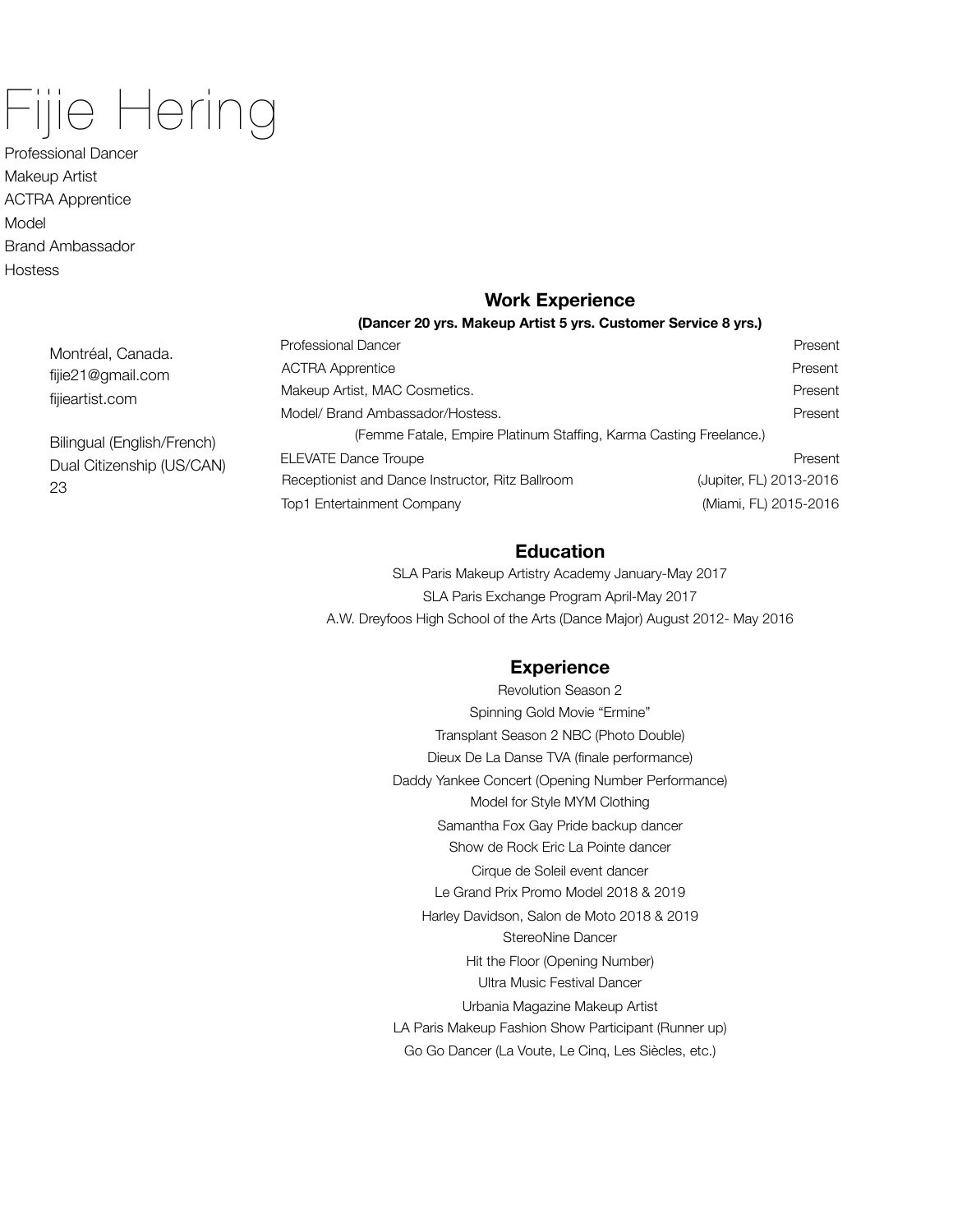**Music Videos**

"Candy Man" Elevate "So Fine" 3ofakind "Dale Péagate" Kerry y Brenda "What Am I Supposed to Do?" Kashif "I Think I'm in Love with You" By Pierre Perpall "Wild Thoughts" By Trawbl "No Sleep Tonight" Addictiv "Pos Claro" Elevate "When We By Tank" Elevate "Unravel Me" By Elevate "Rebelle" Angee Wings "Time" Enima "Whiskey Dancin Woman" Steel Face

## **(Artistic Resume Section)**

#### **Dance Awards/Honors**

Canadian Pro Am Champion Winner L'International de Montréal Pro-Am 1st Place at Empire New York Competition Rising Star Amateur Finalist "La Classique du Quebec" Amateur Finalist "Le Chic de la Danse" Triple Crown Ballroom Championship Scholarship. (Top amateur student latin dancer.) Youth American Grand Prix. (Finalist in top 12 ballet solo.)

## **Dance Training**

Studio 2720 Les Grands Ballet Canadiens A'Motion Dance Studio MP A.W. Dreyfoos High School of the Arts Ritz Ballroom Florida School for Dance Education

## **Instructors**

Montréal, Canada. fijie21@gmail.com fijieartist.com

Bilingual (English/French) Dual Citizenship (US/CAN) 23